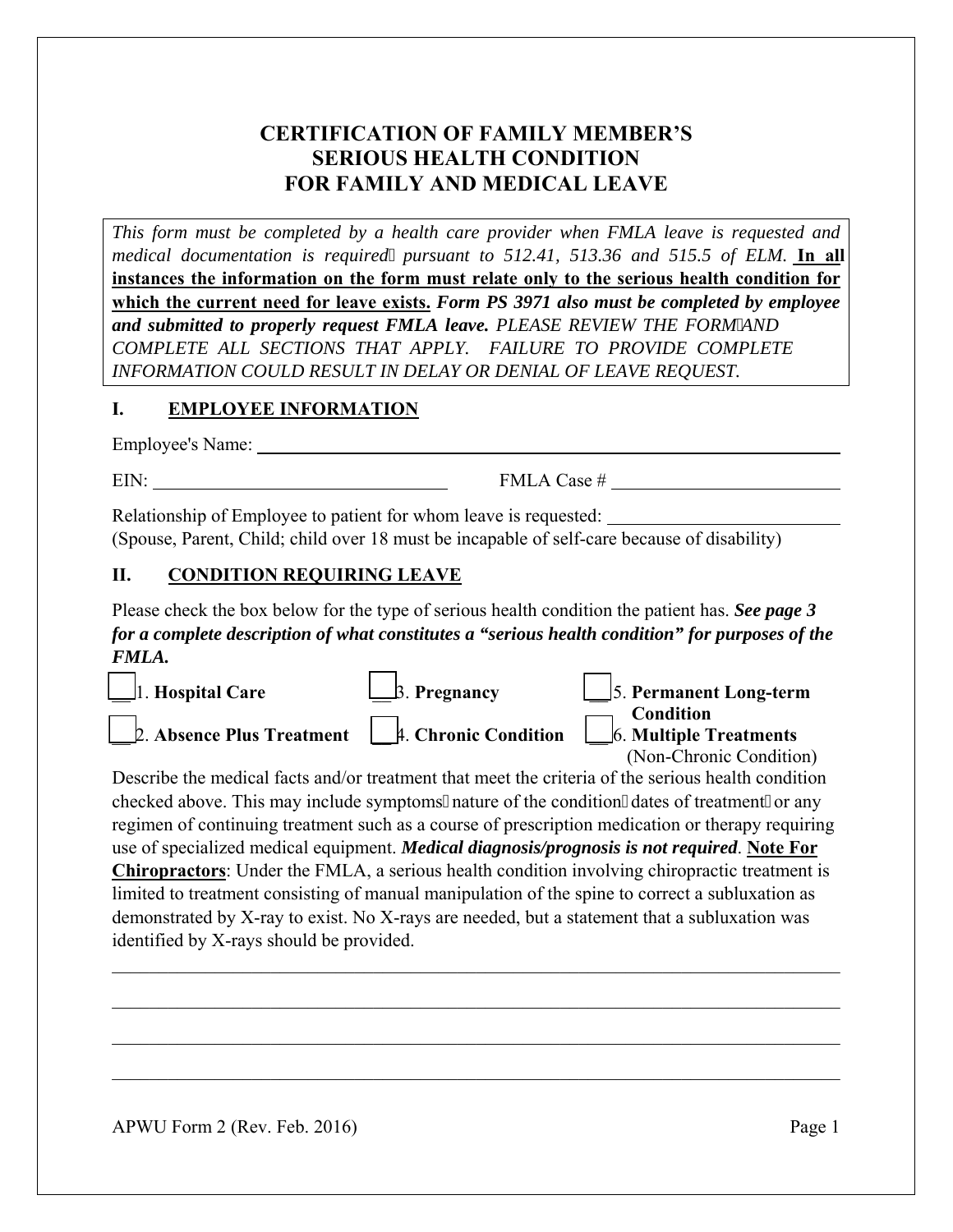# **III. DURATION AND EXTENT OF LEAVE REQUIRED**

| How long do you project the condition to continue? ______________________________                                                                                                                                                                                                                         |  |  |
|-----------------------------------------------------------------------------------------------------------------------------------------------------------------------------------------------------------------------------------------------------------------------------------------------------------|--|--|
|                                                                                                                                                                                                                                                                                                           |  |  |
| Does the patient require assistance to meet basic medical, hygiene, nutritional, safety or<br>transportation needs because of the condition or during periods of incapacity? $\Box$ Yes<br>N <sub>o</sub>                                                                                                 |  |  |
| If not, would the gmployee's presence provide psychological comfort beneficial "<br>Yes<br>'to the patient's recovery?<br>$\vert$   No                                                                                                                                                                    |  |  |
| How long will the gmployee need to be on leave to care for the patient?                                                                                                                                                                                                                                   |  |  |
|                                                                                                                                                                                                                                                                                                           |  |  |
| Will the patient need treatment at least twice per year for the condition? $\Box$ Yes $\Box$ No                                                                                                                                                                                                           |  |  |
| Will the gmployee require intermittent leave or a reduced work schedule due either to planned<br>medical treatment of the patient (for example, follow-up visits or physical therapy), or because of<br>unforeseeable episodes of the patient's incapacity (for example, flare ups)? $\Box$ Yes $\Box$ No |  |  |
| If yes, please provide the following additional information:                                                                                                                                                                                                                                              |  |  |
|                                                                                                                                                                                                                                                                                                           |  |  |
| Frequency of treatment/episodes of incapacity: ____ times per ___week ___ month                                                                                                                                                                                                                           |  |  |
| Duration of treatment/episode of incapacity: ____hour(s) or _____ day(s)<br>(for example, 3 times per 1 month lasting 1-2 days per episode)                                                                                                                                                               |  |  |
|                                                                                                                                                                                                                                                                                                           |  |  |
|                                                                                                                                                                                                                                                                                                           |  |  |
| IV.<br><b>HEALTH CARE PROVIDER SIGNATURE</b>                                                                                                                                                                                                                                                              |  |  |
| By: $\qquad \qquad$<br>Dated:<br><u> 1980 - Johann Barnett, fransk politik (</u>                                                                                                                                                                                                                          |  |  |
|                                                                                                                                                                                                                                                                                                           |  |  |
|                                                                                                                                                                                                                                                                                                           |  |  |
|                                                                                                                                                                                                                                                                                                           |  |  |
|                                                                                                                                                                                                                                                                                                           |  |  |
|                                                                                                                                                                                                                                                                                                           |  |  |